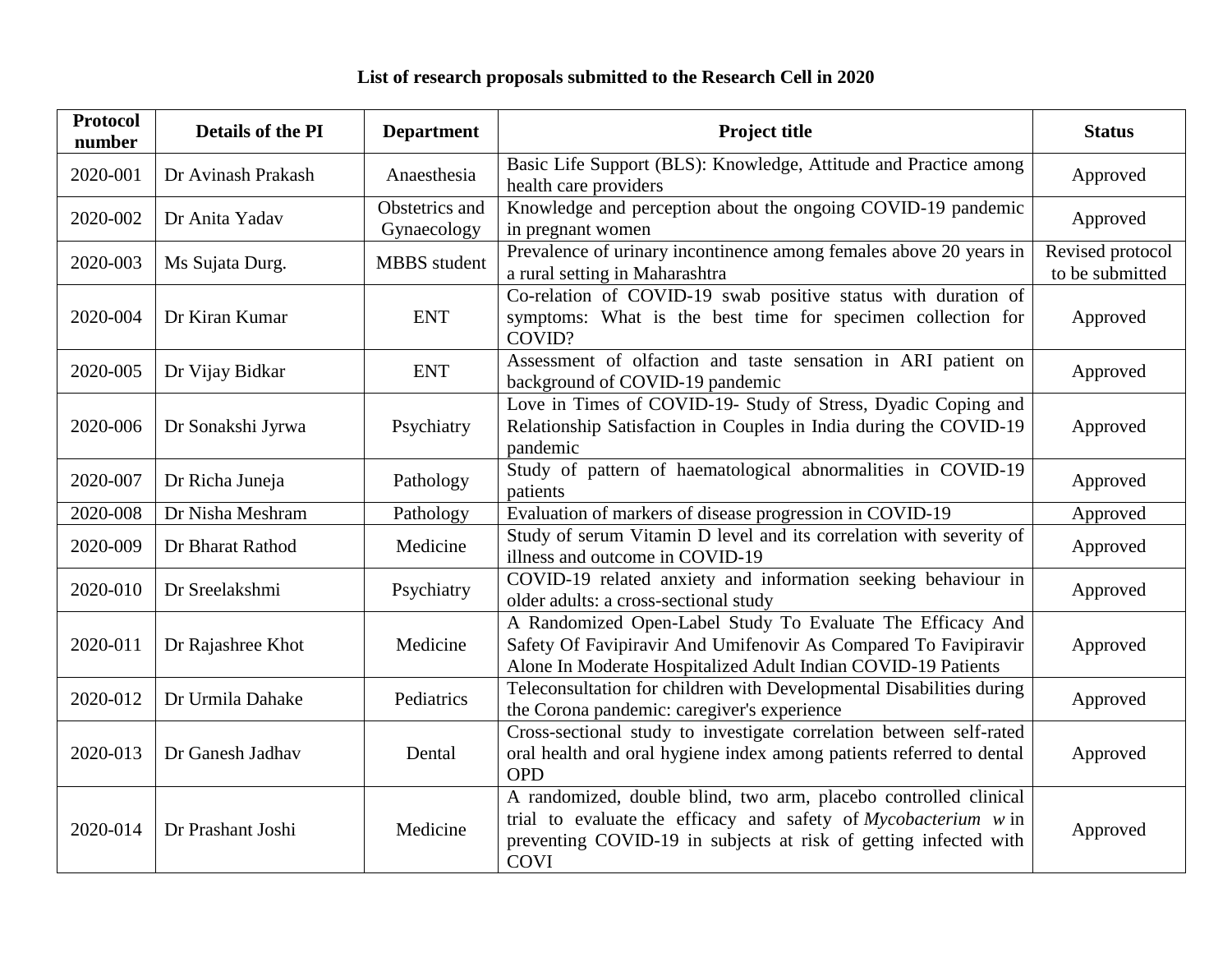| 2020-015 | Dr Prashant Joshi     | Medicine                      | A randomized, double blind, two arm, placebo controlled clinical<br>trial to evaluate the efficacy and safety<br>of Mycobacterium<br>along with standard<br>$w(Mw)$ administered<br>of care versus<br>placebo administered with standard of care, in adult, COVID-19<br>positive patients hospitalized but not critically ill | Approved                            |
|----------|-----------------------|-------------------------------|-------------------------------------------------------------------------------------------------------------------------------------------------------------------------------------------------------------------------------------------------------------------------------------------------------------------------------|-------------------------------------|
| 2020-016 | Dr Ashok              | Biochemistry                  | The study of Ischemia modified albumin as an early marker for<br>diagnosing prediabetes in women                                                                                                                                                                                                                              | Approved                            |
| 2020-017 | Dr Seema Garg         | Biochemistry                  | Assessment of spectral properties of hemoglobin in subjects with<br>COVID 19-a pilot study                                                                                                                                                                                                                                    | Approved                            |
| 2020-018 | Dr Prathamesh Kamble  | Physiology                    | Designing and development of multi-purpose wristband<br>for<br>geofencing and health monitoring of COVID-19 suspects                                                                                                                                                                                                          | Approved                            |
| 2020-019 | Dr Vibha Dutta        | Director                      | Determinants of mortality due to COVID in India                                                                                                                                                                                                                                                                               | Approved                            |
| 2020-020 | Dr Avinash Prakash    | Anaesthesia                   | Apprehension of patients posted for surgery during COVID-19<br>pandemic: the matter needs to be addressed                                                                                                                                                                                                                     | Approved                            |
| 2020-021 | Dr Jyotsna Gumastha   | Physiology                    | Effect of N95 filtering facepiece respirator with and without surgical<br>mask in cardio-respiratory parameters in health care workers: a<br>cross-sectional comparative study                                                                                                                                                | Approved                            |
| 2020-022 | Dr Suyog Jaiswal      | Psychiatry                    | Psychological impact of COVID 19 outbreak in antenatal women in<br>India                                                                                                                                                                                                                                                      | Approved                            |
| 2020-023 | Dr Mrunal Phatak      | Physiology                    | Screening the HCN channel proteins in the human spermatozoa                                                                                                                                                                                                                                                                   | Approved                            |
| 2020-024 | Dr Mrunal Phatak      | Physiology                    | A pilot study to investigate the effect of the volume of viral transport<br>medium (VTM) on the viral load of SARS-Coronavirus 2 in<br>COVID-19 Samples                                                                                                                                                                       | Approved                            |
| 2020-025 | Dr Payal              | Anatomy                       | Utility of e-learning media in self-directed learning                                                                                                                                                                                                                                                                         | Revised protocol<br>to be submitted |
| 2020-026 | Dr Gayatri muthiyan   | Anatomy                       | AETCOM Module "Cadaver as teacher" for first year medical<br>students: Need, Challenges and Impact                                                                                                                                                                                                                            | Revised protocol<br>to be submitted |
| 2020-027 | Dr Vishwajit Deshmukh | Anatomy                       | Age related changes in the neurons and the glial cells of the dorsal<br>root ganglia                                                                                                                                                                                                                                          | Approved                            |
| 2020-028 | Dr Anusha Kamath      | Obstetrics and<br>Gynaecology | Patient preference of Expectant Management of Missed Abortion at<br>a tertiary care centre in Central India                                                                                                                                                                                                                   | Approved                            |
| 2020-029 | Dr Arvind S Kushwaha  | Community<br>Medicine         | Assessment of risk factor for Coronavirus Disease in Health care<br>workers                                                                                                                                                                                                                                                   | Approved                            |
| 2020-030 | Dr Satyendra Tripathi | Biochemistry                  | A cross-sectional study to compare Vitamin D, Vitamin B12 and<br>Folic acid levels in diabetes with or without nephropathy                                                                                                                                                                                                    | Approved                            |
| 2020-031 | Dr Prathamesh Kamble  | Physiology                    | Study of baroreceptor latency in subclineal hypothyroidism                                                                                                                                                                                                                                                                    | Approved                            |
| 2020-032 | Dr Satyendra Tripathi | Biochemistry                  | Profiling of coronavirus receptors in various cancers using<br>bioinformatic approach                                                                                                                                                                                                                                         | Approved                            |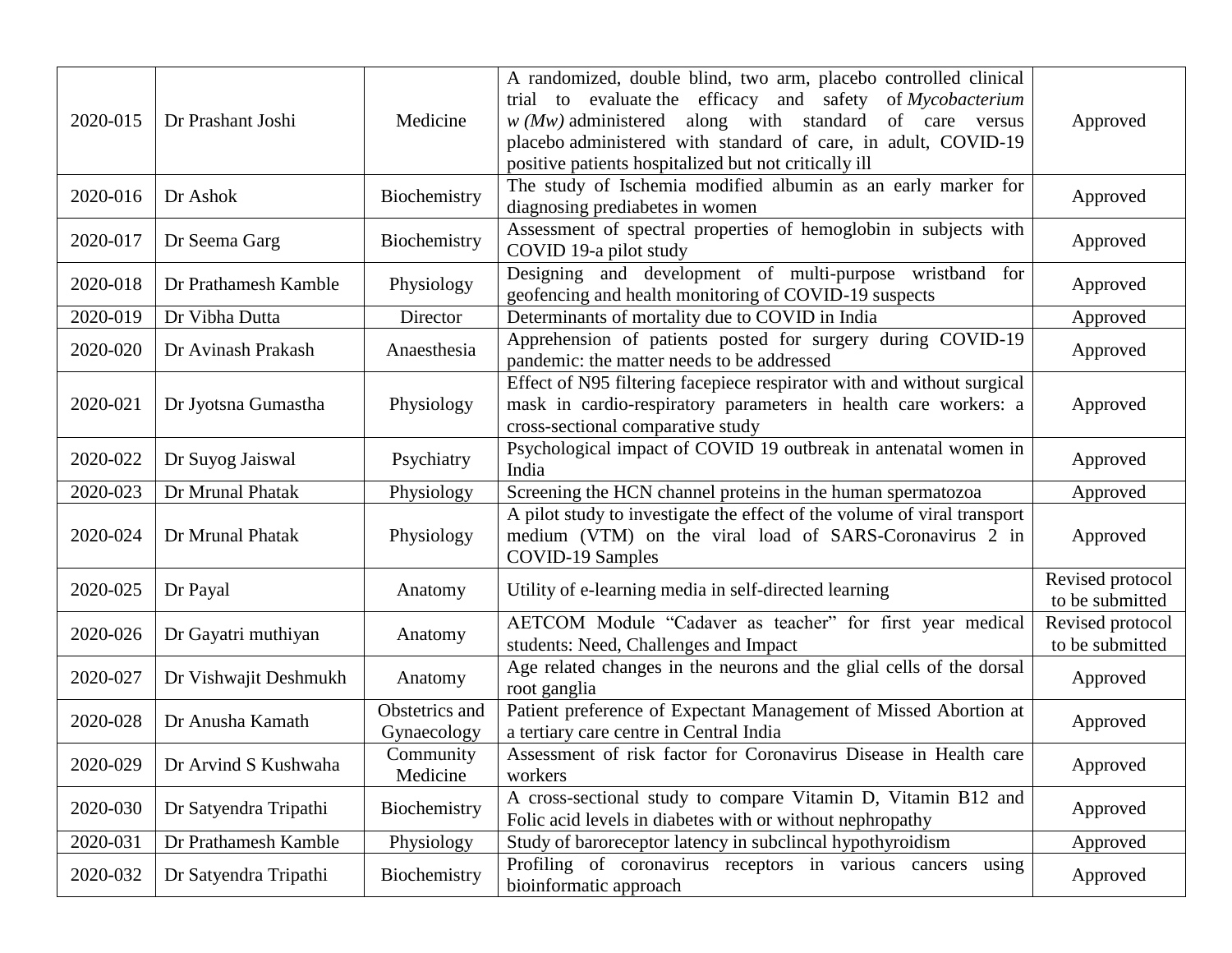| 2020-033 | Dr Shuchita Mundle      | Obstetrics and<br>Gynaecology | The effect of Coronavirus disease 2019 (COVID-19) on pregnancy                                                                                                                                                                                                                                          | Approved |
|----------|-------------------------|-------------------------------|---------------------------------------------------------------------------------------------------------------------------------------------------------------------------------------------------------------------------------------------------------------------------------------------------------|----------|
| 2020-034 | Dr Bharat Sontakke      | Anatomy                       | Study of relation between serum Ischemia Modified Albumin levels<br>and diabetic nephropathy in patients with type 2 diabetes mellitus                                                                                                                                                                  | Approved |
| 2020-035 | Dr Prathamesh Kamble    | Physiology                    | Designing of a mobile phone based, AI powered point of care device<br>for diagnosis and risk stratification of common respiratory illnesses<br>deployable to auxiliary medical professionals and patients for home<br>based care                                                                        | Approved |
| 2020-036 | Dr Prakash Gondonde     | Anaesthesia                   | Patient's comprehension of pre-anesthesia evaluation services in a<br>tertiary health care teaching institute of central India: a<br>questionnaire-based survey                                                                                                                                         | Approved |
| 2020-037 | Dr Ashok                | Biochemistry                  | The study of biochemical parameters and viral load in COVID 19<br>patients with and without complications                                                                                                                                                                                               | Approved |
| 2020-038 | Dr Satyendra Tripathi   | Biochemistry                  | Prognostic and mechanistic evaluation of PSME1 in lung cancer                                                                                                                                                                                                                                           | Approved |
| 2020-039 | Dr Vijay Bidkar         | <b>ENT</b>                    | Comparison of outcomes of conventional and self salivary sampling<br>in COVID 19 specimen sampling                                                                                                                                                                                                      | Approved |
| 2020-040 | Dr Ganesh Dakhle        | Pharmacology                  | Analysis of suspected adverse drug reactions reported for drugs used<br>in prophylaxis or treatment of COVID-19                                                                                                                                                                                         | Approved |
| 2020-041 | Dr Shuchita Mundle      | Obstetrics and<br>Gynaecology | A phase III, randomized, double-blind, placebo controlled multi-<br>country study to demonstrate the efficacy of a single dose of RSV<br>MAT (RSVPreF3) vaccine administered IM to healthy pregnant<br>women 18 to 45 years of age, for prevention of RSV LRTI in their<br>infants upto 6 months of age | Approved |
| 2020-042 | Dr Jaya Prasad Tripathy | Community<br>Medicine         | Fellowship in Operational Research: Learning By Doing                                                                                                                                                                                                                                                   | Approved |
| 2020-043 | Dr Sujiv A              | Community<br>Medicine         | Screening of Early Chronic Kidney Disease among Diabetes and<br>Hypertensive payients in primary care setting in Nagpur: a hospital<br>based analytical corss-sectional study                                                                                                                           | Approved |
| 2020-044 | Dr Kalaiselvi S         | Community<br>Medicine         | Impact of restructuring and expansion of service delivery for NCDs<br>in urban health care settings- A health system implementation<br>research in the state of Maharashtra, India                                                                                                                      | Approved |
| 2020-045 | Dr Chaitali Chindhalore | Pharmacology                  | Impact of educational intervention on knowledge, attitude and<br>practice regarding Pharmacovigilance among nursing officers of a<br>tertiary care teaching institute                                                                                                                                   | Approved |
| 2020-046 | Dr Soumya Das           | Transfusion<br>Medicine       | Knowledge, Attitude and Practice of Healthcare Workers towards<br><b>Blood Donation</b>                                                                                                                                                                                                                 | Approved |
| 2020-047 | Dr Kanishk Singh        | Ophthalmology                 | Spectrum of ocular findings and presence of SARS-CoV-2 in tears in<br>Corona virus disease                                                                                                                                                                                                              | Approved |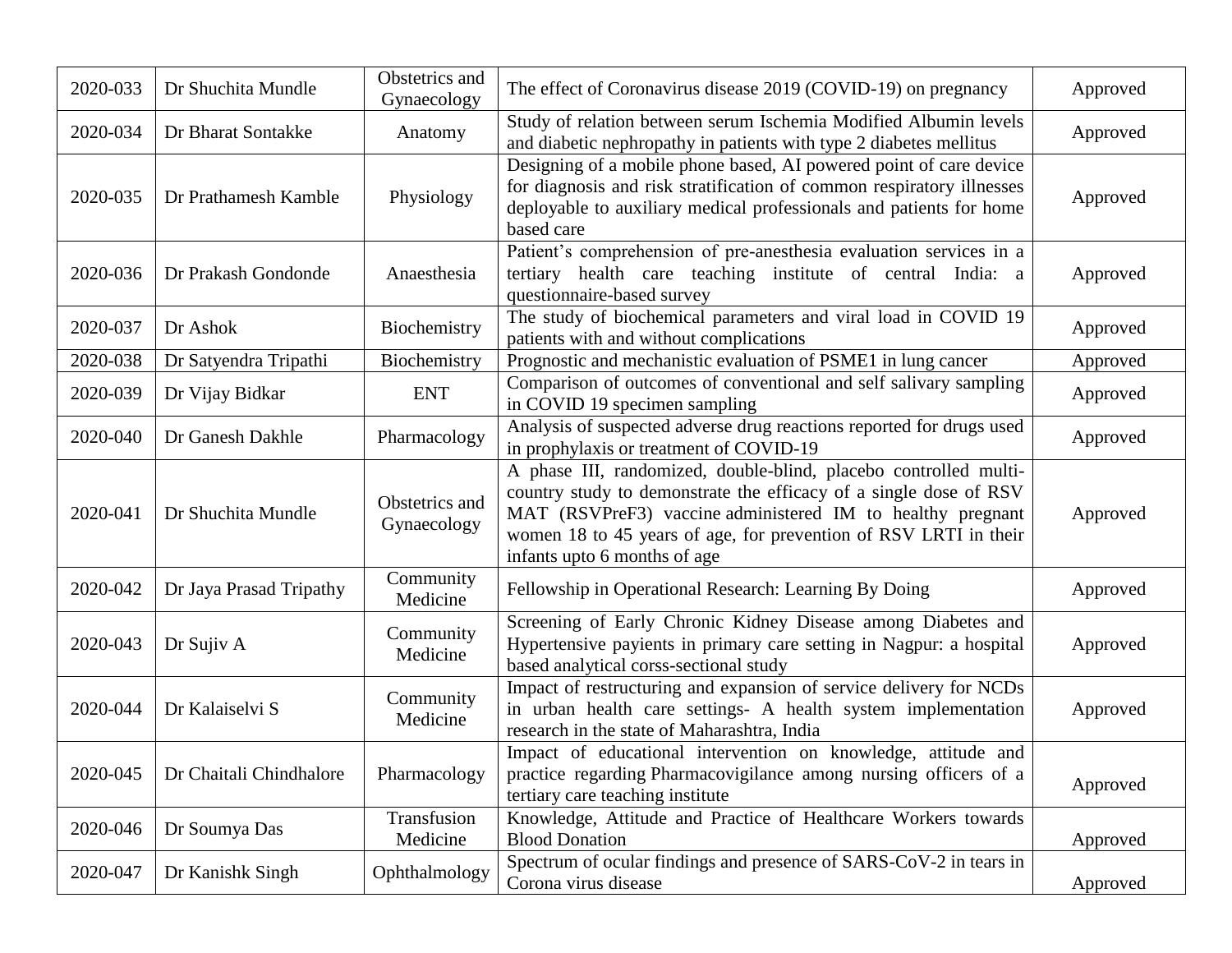| 2020-048 | Dr Vivek Tiwari                        | Orthopedics           | A cadaveric study of Anterolateral Ligament of the Knee in Indian<br>Population                                                                                                                                                                                                                                                                 | Approved     |
|----------|----------------------------------------|-----------------------|-------------------------------------------------------------------------------------------------------------------------------------------------------------------------------------------------------------------------------------------------------------------------------------------------------------------------------------------------|--------------|
| 2020-049 | Dr Vivek Tiwari                        | Orthopedics           | A Fetal cadaveric study of Anterolateral Ligament of the Knee in<br><b>Indian Population</b>                                                                                                                                                                                                                                                    | Approved     |
| 2020-050 | Dr Meena Mishra                        | Microbiology          | Validation testing of Xamin Rapid Antigen Detection Kit for<br>COVID-19                                                                                                                                                                                                                                                                         | Approved     |
| 2020-051 | Dr Sunita Kumbhalkar                   | Medicine              | Randomized,<br>Open-Label<br>2-Treatment<br>Group<br>A<br>Clinical<br>Trial Evaluating<br>the<br>Efficacy<br>Safety<br>and<br>of<br>Deoxy-D-Glucose<br>adjunctive<br>therapy<br>$\overline{2}$<br>as<br>an<br>to<br>standard of care, in comparison to standard of care alone,<br>in the Acute Treatment of moderate to severe COVID 19 patient | Approved     |
| 2020-052 | Dr Sanjeev Chaudhury                   | Dermatology           | A Multicentre, Randomized, Double-blind, Double dummy, Three<br>arm, Placebo controlled, Parallel study to evaluate the Efficacy and<br>Safety of Dimethly Fumarate Gastro-Resistant Capsule of XXXX<br>with Fumaderm Gastro-Resistant tablet of Biogen GmbH in Subjects<br>with Moderate to Severe Chronic Plaque Psoriasis                    | Under review |
| 2021-001 | Dr Pratikshya Mohapatra<br>(PG thesis) | Microbiology          | Evaluation of Methicillin Resistant Staphylococcus Aureus and its<br>Genotyping from Clinical Isolates in AIIMS Nagpur                                                                                                                                                                                                                          | Approved     |
| 2021-002 | Dr Manopriya (PG<br>thesis)            | Microbiology          | Phenotypic and Genotypic characterisation of Carbapenem<br>resistant Enterobactericiae isolates in AIIMS, Nagpur                                                                                                                                                                                                                                | Approved     |
| 2021-003 | Dr Devipriya (PG thesis)               | Pathology             | Study of Expression of Claudin and e-Cadherin in Invasive Breast<br>Cancer and its correlation with clinico-morphological features,<br>predictive and prognostic markers                                                                                                                                                                        | Approved     |
| 2021-004 | Dr Shruti (PG thesis)                  | Pathology             | Study of PLA2R glomerular staining & serum PLA2R antibody<br>detection in patients with membranous nephropathy & utility of<br>serum PLA2R antibody to monitor disease progression                                                                                                                                                              | Approved     |
| 2021-005 | Dr Mohit (PG thesis)                   | Pharmacology          | Comparison of efficacy, safety and cost-effectiveness of montelukast<br>plus bilastine with montelukast plus levocetrizine in patients of<br>allergic rhinitis: a prospective randomized, open label parallel study                                                                                                                             | Approved     |
| 2021-006 | Dr Aishwarya Laxmi<br>(PG thesis)      | Community<br>Medicine | Prevalence and determinants of development delay in children of 12-<br>36 months old in the area of Bela PHC, Nagpur                                                                                                                                                                                                                            | Approved     |
| 2021-007 | Dr Yedhu S (PG thesis)                 | Community<br>Medicine | Mental Health challenges faced by Health care providers involved in<br>the care of COVID 19 patients in the city of Nagpur: a mixed<br>method study                                                                                                                                                                                             | Approved     |
| 2021-008 | Dr Anand Chellapan                     | Nephrology            | Controlled evaluation of Angiotension Receptor Blockers in<br>COVID-19 respiratory disease (CLARITY)                                                                                                                                                                                                                                            | Approved     |